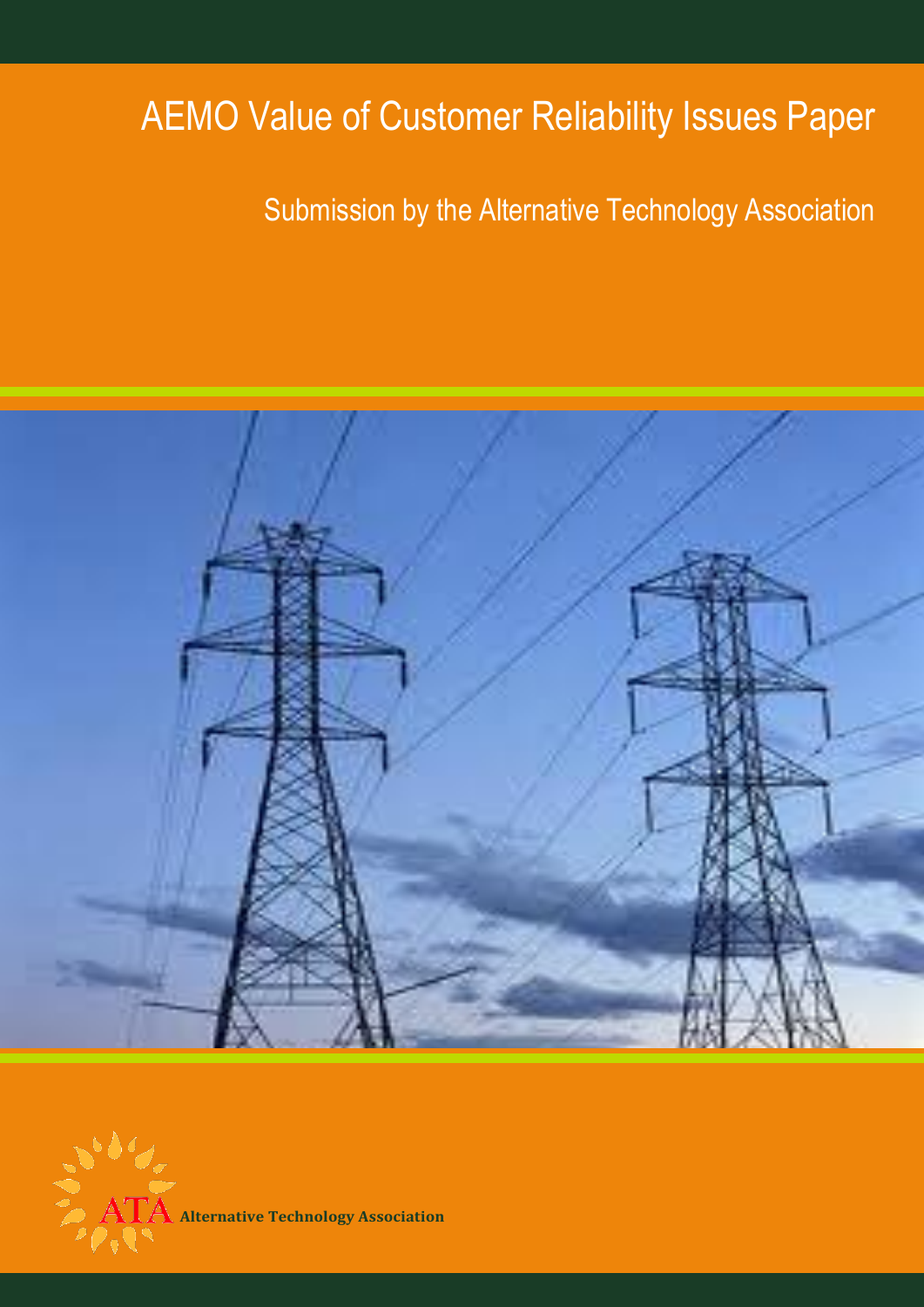## <span id="page-1-0"></span>**Document Information**

© 2013 Alternative Technology Association. All rights are reserved. No part of this report may be reproduced without acknowledgement of source.

#### **Prepared for**

**ATA Energy Policy Team** Prepared by: Craig Memery, Damien Moyse

**Alternative Technology Association** Level 1, 39 Little Collins St, Melbourne VIC 3000 +61 3 9639 1500 +61 0412 223 203 [www.ata.org.au](file://ataserv02/files/7%20Policy%20and%20Projects/Energy/Reference%20Docs/www.ata.org.au)

Promoting Renewable Energy, Energy Efficiency and Water Conservation since 1980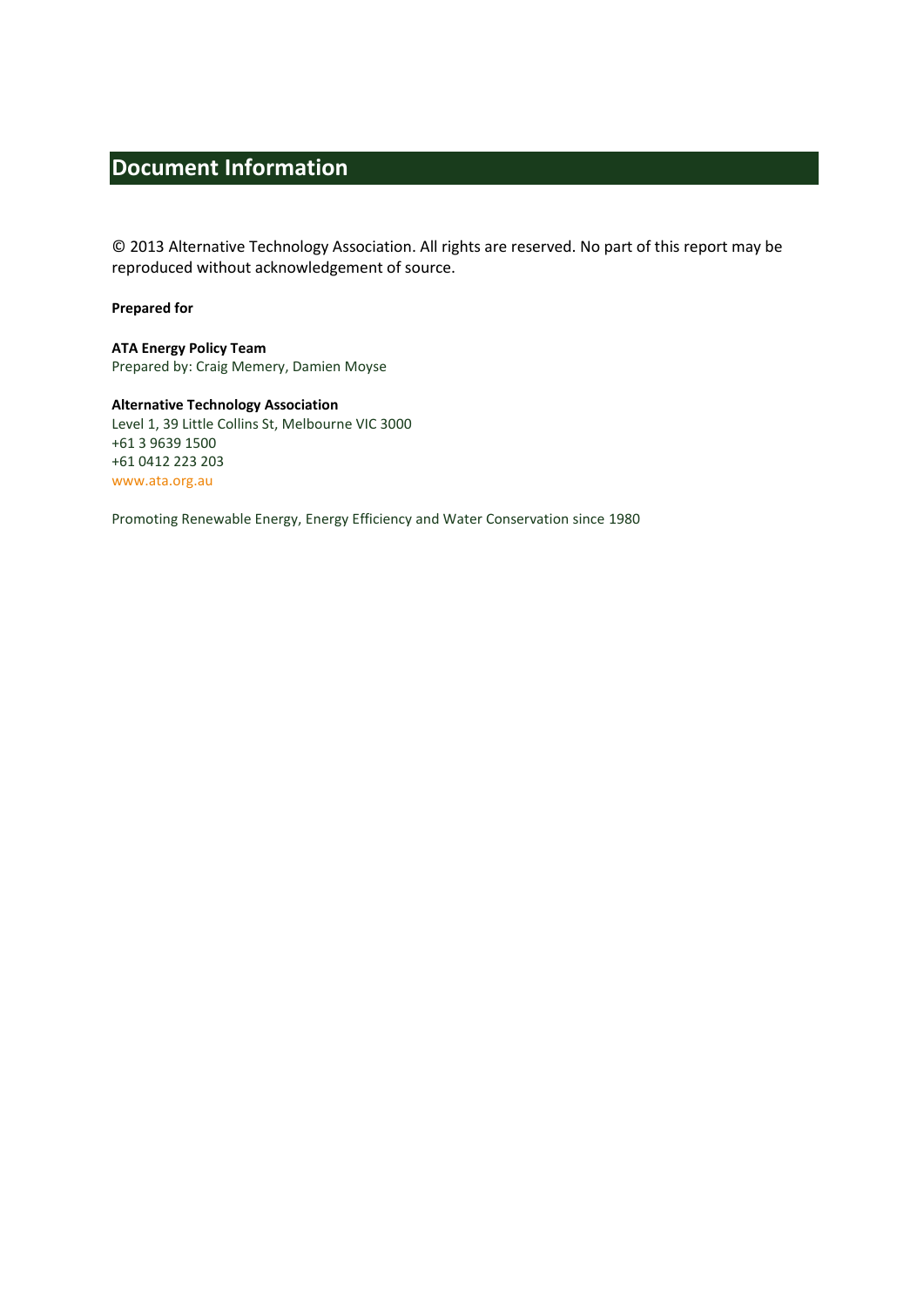## **Contents**

| 1.0                                                                                        |  |
|--------------------------------------------------------------------------------------------|--|
| 2.0                                                                                        |  |
|                                                                                            |  |
|                                                                                            |  |
| Question 3 - If the VCR be used in informing the market price cap, should it be calculated |  |
|                                                                                            |  |
|                                                                                            |  |
|                                                                                            |  |
|                                                                                            |  |
| 3.0 <sub>2</sub>                                                                           |  |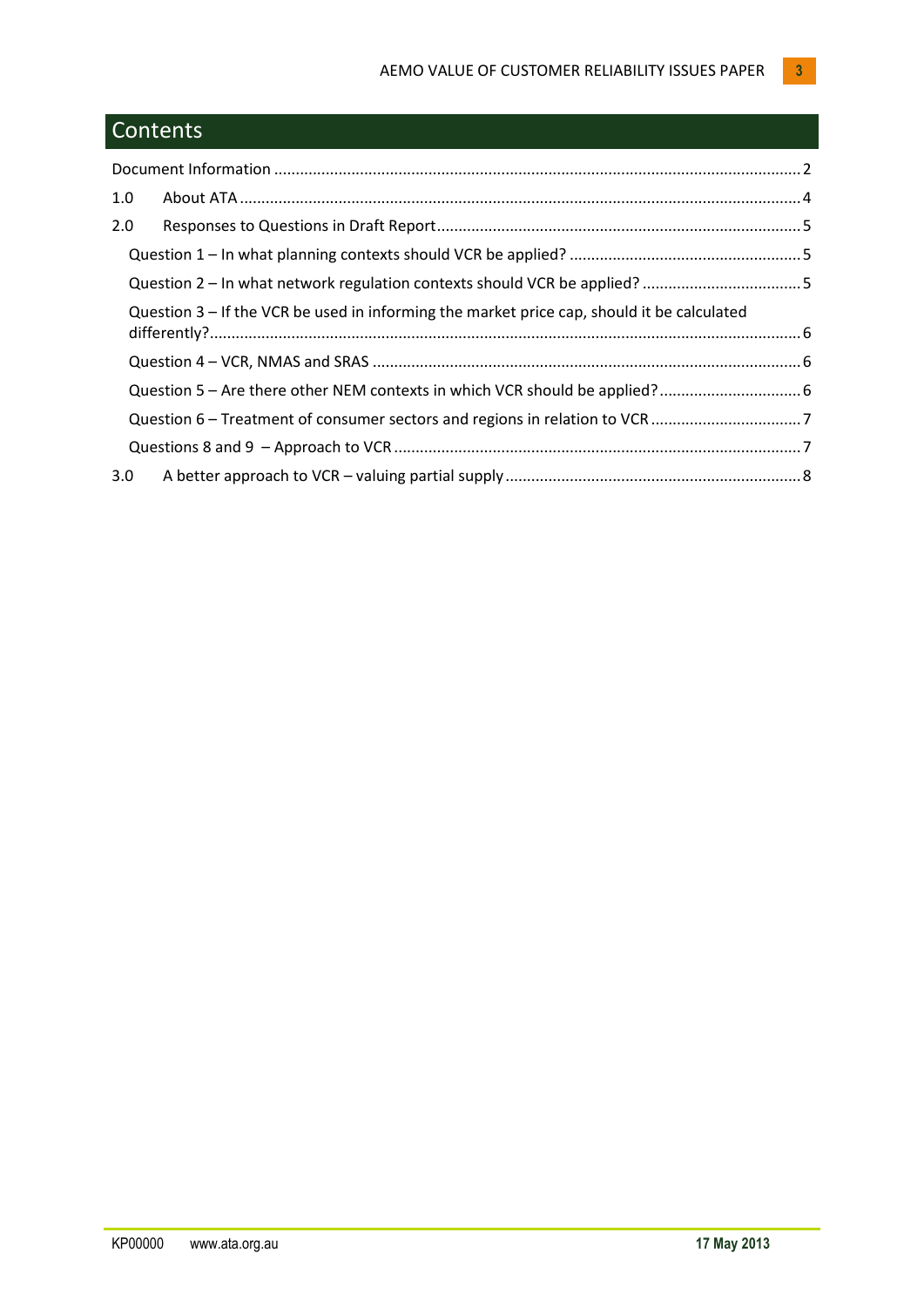## <span id="page-3-0"></span>**1.0 About ATA**

Founded in 1980, the ATA is a National, not-for-profit organisation whose 5,500 members are mainly small energy consumers with an interest in sustainable energy and resource use.

Through the application of our in-house expertise and experience in the energy market to our continuing advocacy and research, and close collaboration with fellow members of the National Energy Consumer Roundtable, the ATA is an important voice for energy consumers Australia wide.

ATA presents a uniquely two-fold perspective in the energy policy space: as well as representing all energy consumers through our support of increasing energy affordability through improvements to the energy market, we speak with authority on behalf of the growing portion of the consumer base who have an active interest in demand side participation.

While ATA's membership is diverse, most members keenly await opportunities for more effective ways to interact with the National Energy Market to become available, and provide more opportunities to bring down the cost of energy for themselves and all consumers.

Some ATA members play an important role as the 'early adopters' of new technology, which is vital to bring about the uptake and maturation of any emerging technology or service in the context of DSP.

As a leading consumer advocate, ATA works with energy market institutions, energy businesses and state and Commonwealth governments to promote addressing the problem of increasing energy prices through realising potential efficiencies in the National Energy Market.

ATA's Energy Policy Team is primarily resourced by the Consumer Advocacy Panel, along with contribution by our members.

ATA thanks AEMO for the opportunity to respond to the issues paper, and would welcome the opportunity to engage directly with AEMO throughout this process.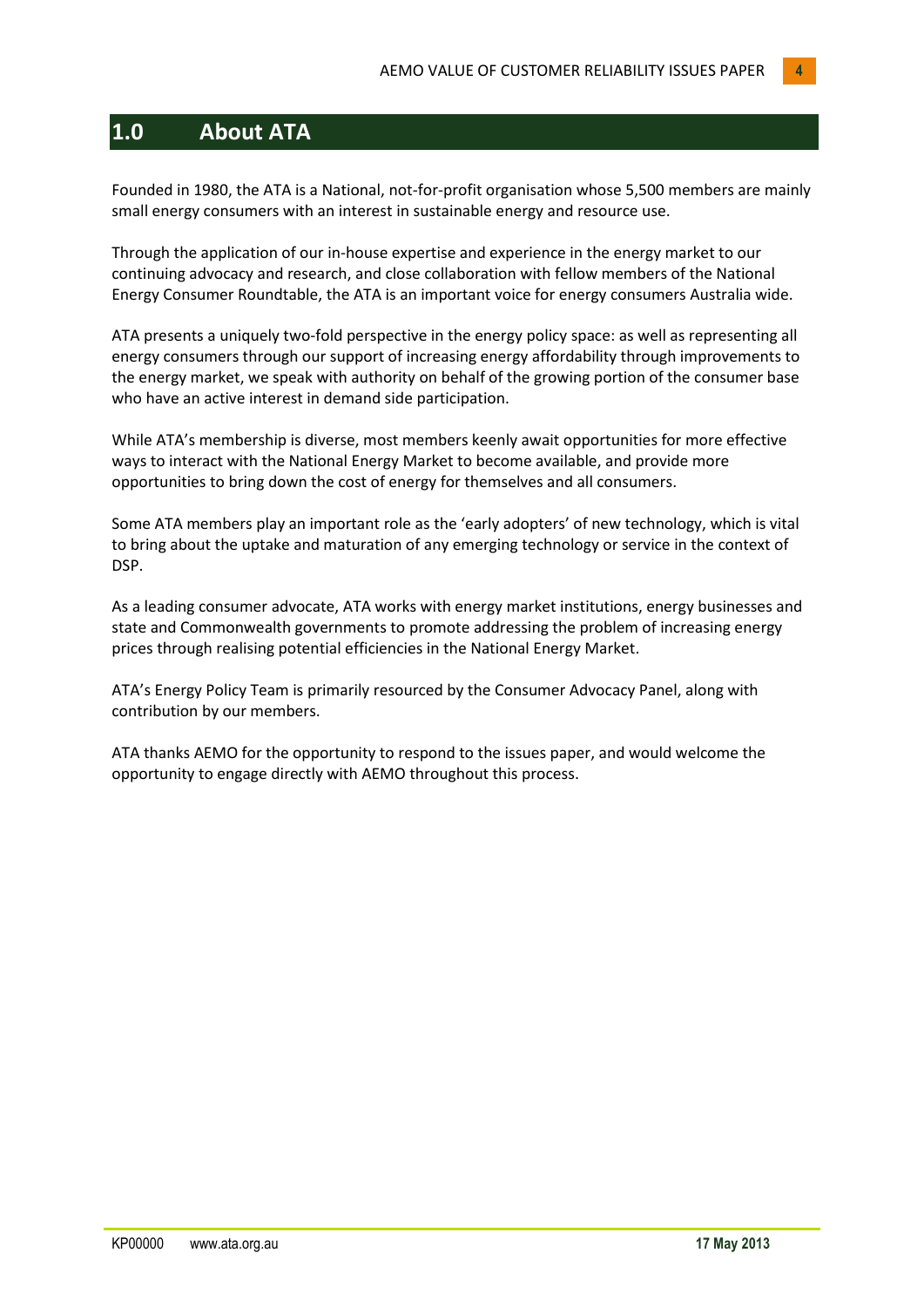### <span id="page-4-0"></span>**2.0 Responses to Questions in Draft Report**

#### <span id="page-4-1"></span>**Question 1 – In what planning contexts should VCR be applied?**

In ATA's view, VCR has a useful role in the context of transmission planning.

ATA note that AEMO's (and others') approach to determining VCR to date is generally intended as a transmission planning tool, and are of the view that the current transmission VCR is not appropriate for distribution planning.

As acknowledged by the AEMC in their recent review of reliability standards, the practice of using of a single energy-based Value of Customer Reliability for every class of consumer at a distribution level is inherently flawed, to the extent that, in ATA's view, using this method is inconsistent with the National Electricity Objective and should be avoided.

However, in ATA's experience, in the absence of more appropriate tools, the transmission VCR often is sometimes used as proxy for distribution reliability<sup>1</sup> and other applications for which it was not designed.

Clearly, there is a need for VCR values that are useful at a distribution and market planning level. ATA are of the view that the **VCR methodology and metrics should be improved to provide a range of values that allow VCR to be usefully applied to distribution planning, market planning and other contexts.**

#### <span id="page-4-2"></span>**Question 2 – In what network regulation contexts should VCR be applied?**

ATA are of a view that more meaningful VCR measures are needed to fill gaps in many network and system planning related contexts, including:

- **RiT-Ts;**
- **RiT-Ds;**

**.** 

- **some investments that fall below the thresholds for RiT-T and RiT-D;**
- **network pricing determinations; and**
- **network and system reliability reporting.**

Further, the VCR for different customer classes should have a role in network pricing and cost recovery from consumers, where transmission and distribution network upgrades are required to maintain reliability. **VCR values for different consumer classes should be a factor in determining prices to recover those costs, to avoid cross subsidy between consumer classes.**

 $<sup>1</sup>$  By way of example: in the absence of another metric, the transmission VCR was used by Victoria's Bushfire</sup> Powerline Safety Taskforce (of which ATA were a member) in considering the cost impact of planned supply outages at specific remote and rural properties and communities to mitigate the risk of bushfire starts at a distribution level. While potentially a useful application of VCR, the transmission VCR is clearly not designed with this, and so our confidence in the validity of this aspect of the findings of the Taskforce was low.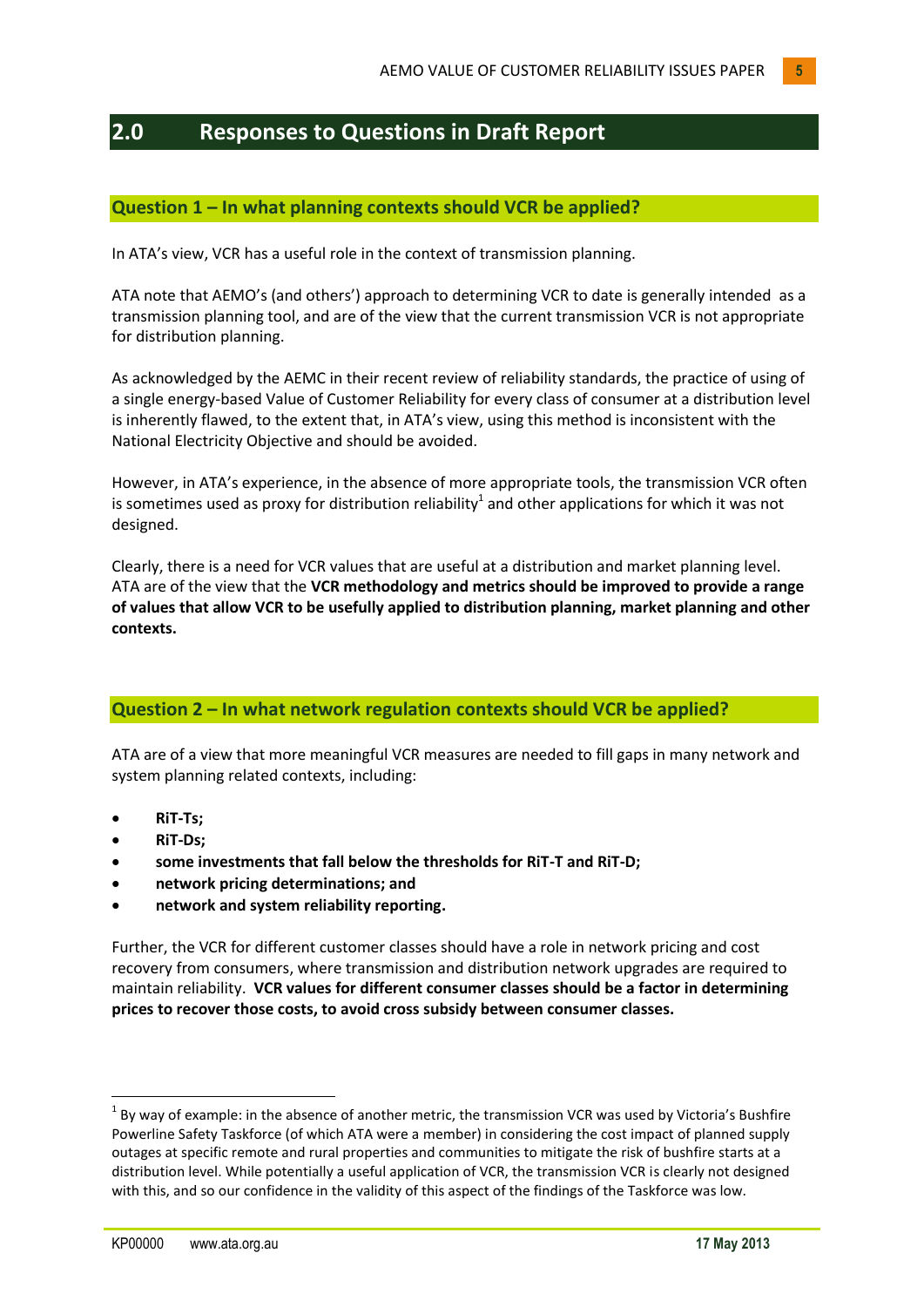For example, if the VCR values show that commercial consumers place a higher value on reliability than residential consumers, the charges levied that recover the costs of these investments (e.g. TUoS, DUoS) should reflect that, otherwise there is a cross-subsidy of commercial consumers by residential consumers.

#### <span id="page-5-0"></span>**Question 3 – If the VCR be used in informing the market price cap, should it be calculated differently?**

ATA question the value of using VCR in setting the market price cap.

In our view, it is incorrect to assume that the MCP can be drawn from the price at which consumers are prepared to forego supply: if anything, MCP only reflects the willingness of energy retailers to pay for the portion of wholesale energy they have not hedged.

ATA strongly feel that if the VCR is used in setting the MCP, it should be calculated differently to that used for planning and revenue setting.

#### <span id="page-5-1"></span>**Question 4 – VCR, NMAS and SRAS**

Given the difficulty of measuring customers' willingness to pay for reliability at transmission network planning level, ATA are doubtful that VCR could be used effectively in determining NMAS payments.

If a VCR is used in the SRAS process, in ATA's view it should be developed to specifically reflect customers' willingness to pay to have power restored sooner after a once in ten year outage, rather than willingness to pay to avoid an outage.

#### <span id="page-5-2"></span>**Question 5 – Are there other NEM contexts in which VCR should be applied?**

As discussed in response to Q3, **VCR values for different consumer classes should be a factor in determining prices to recover costs of network upgrades are required to maintain reliability, to avoid cross subsidy between consumer classes.**

ATA are of the view that VCR should also be considered in:

- 1. Considering the value and impact of demand response measures, including AEMO's current process to develop a wholesale demand response mechanism for the NEM; and
- **2.** Setting service standards and levels for individual consumers, including addressing reliability of energy supply for worst served consumers.

In relation to 1, the VCR for a given consumer should indicate the price they are willing to accept to respond to a price signal to reduce their load. ATA note that our proposed treatment of VCR (herein) will allow for better identification of these opportunities by valuing different levels of supply.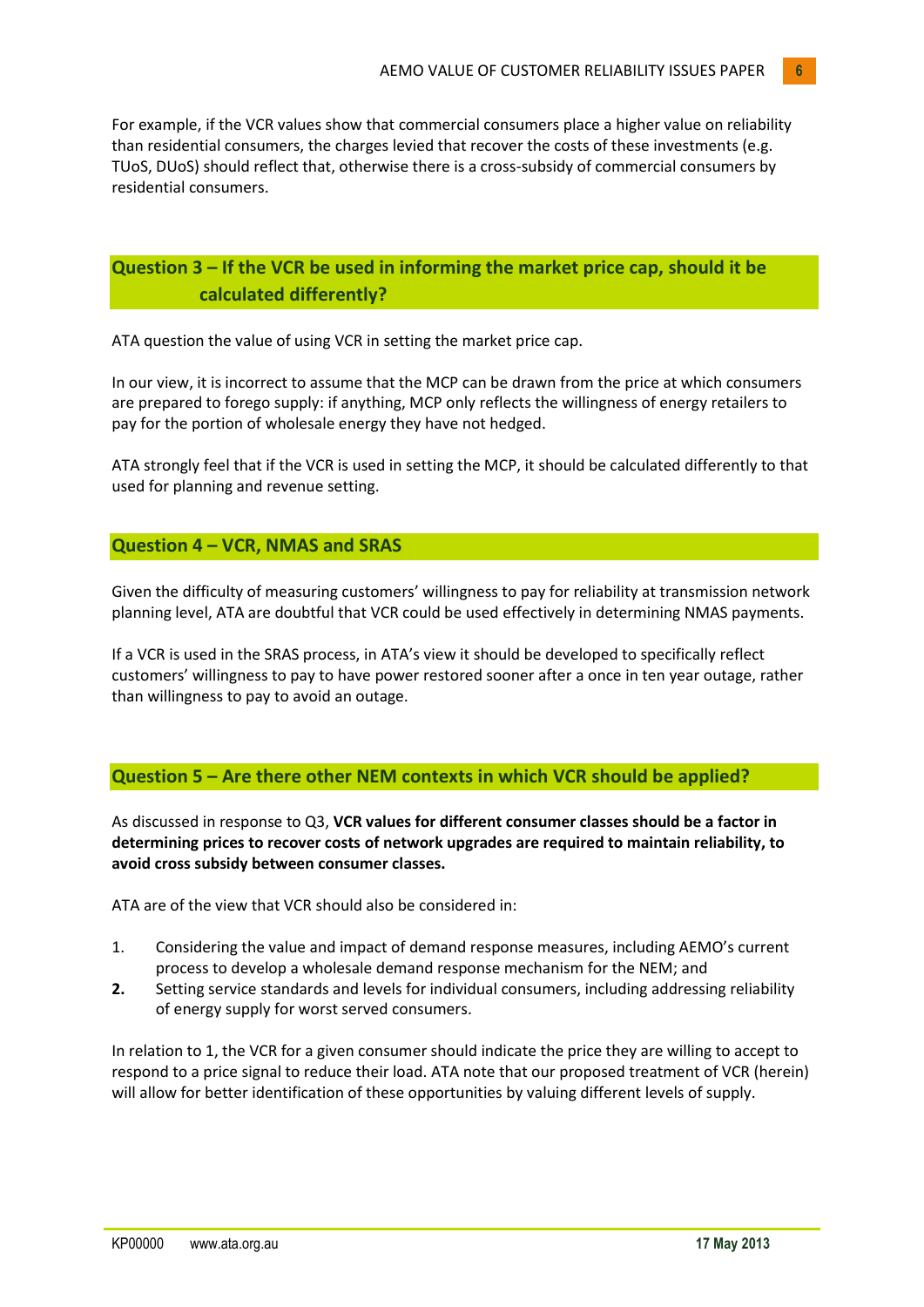By way of example of both 1 and 2, for a capital outlay of approximately \$10,000, recent ATA modelling<sup>2</sup> demonstrates that a DNSP or other party could provide a consumer with a grid interactive battery-inverter system with storage capacity to either:

- supply all the energy needs of an average residential energy consumer for network outages of 10 to 20 hours at a time; or
- allow the same consumer to run all their appliances 'as normal' at all times while drawing no more than 1kW from the grid at any time.

In some circumstances, implementing this solution is would be a far more cost effective than grid upgrades to meet reliability (or other) requirements<sup>3</sup>. Using VCR as a metric in network planning would help to identify the value of these opportunities.

#### <span id="page-6-0"></span>**Question 6 – Treatment of consumer sectors and regions in relation to VCR**

100% reliability of supply at all times is critical for a relatively small number of consumers for medical reasons and the protection of critical plant, and naturally these specific customers' needs must be accounted for when developing any approach to reliability.

At the other extreme, some consumers would prefer to accept low reliability in return for lower energy bills.

However, the treatment of all consumers between and within sectors as equal, in terms of their ability to compromise supply reliability in return for a financial trade off, makes it highly difficult to assess the value of both demand side and supply side investments.

Use of the energy-based common Value of Customer Reliability across consumer classes as a means of valuing the need for continuous supply leads to over-investment, and inappropriate investment, to meet demand. This leads to higher than necessary costs being passed through to all end consumers.

ATA are of the view that VCRs should:

- distinguish between consumer sectors; and
- distinguish between levels of criticality of the load supplied.

#### <span id="page-6-1"></span>**Questions 8 and 9 – Approach to VCR**

(Refer to 3.0 below)

**.** 

Noting our earlier points on VCR, **ATA recommend that customer consultation for determining VCR must extend beyond surveys**, to more rigorous consultative measures such as, but not limited to, workshops, focus groups and opportunities for written submissions as appropriate.

Transparency will ultimately be the key to consumers understanding the relationship between the costs and benefits of a particular level of reliability delivered under any national approach. In ATA's

<sup>&</sup>lt;sup>2</sup> Modelling is available upon request.

 $3$  It should be noted that the value to consumers and DNSPs of this and other DSP measures is currently limited by split incentives arising from the disaggregation of the energy market.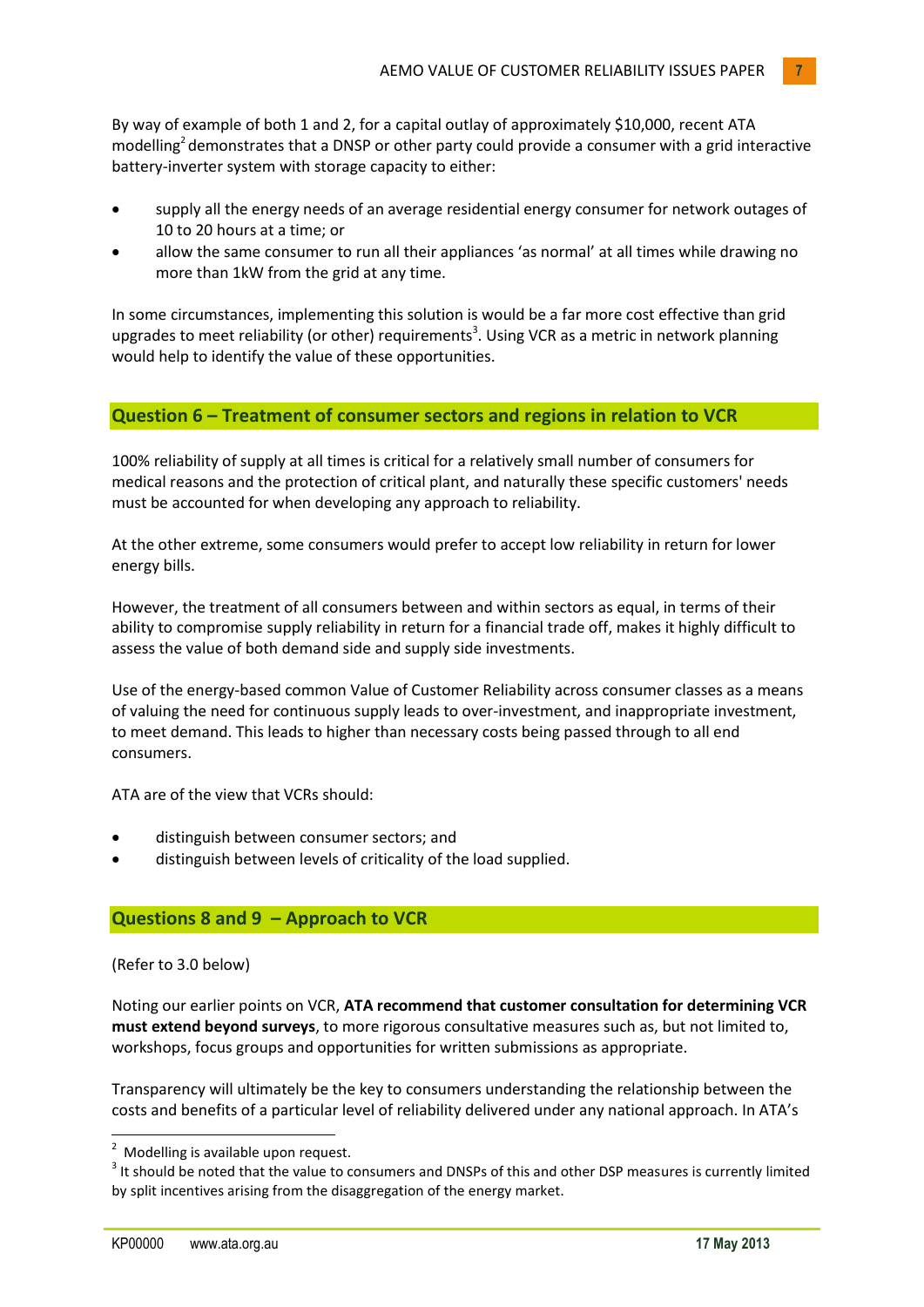direct experience, network businesses have a poor record at making publicly available critical information that can assist consumers to understand the justification for certain costs and resultant benefits in this regard.

## <span id="page-7-0"></span>**3.0 A better approach to VCR – valuing partial supply**

A key flaw of the 'single value' VCR method used by AEMO and others is that it does not allow correct valuation of the 'partial supply' DSP-based measures that could be made available to the many consumers who do not require unrestricted supply to energy at all times.

This places artificial barriers on non-network alternatives of those consumers who are in a position to be more flexible in their energy use

This is in spite of the fact that tools such as Direct Load Control, Supply Capacity Control/Limiting, Critical Peak Pricing and other DSP-based solutions, coupled with appropriate incentives, would benefit participating consumers as well as other electricity consumers through reduced or deferred network expenditure and lower wholesale prices.

If VCR is to be used effectively, especially in some of the other areas noted in our response to Q2 and Q5**, a method is required that makes a distinction between the value of:**

- **essential loads, and**
- **non-essential and or interruptible loads.**

ATA are of the view that the cost of the small degree of additional complexity required to make this distinction is far outweighed by the value of improved usefulness and accuracy of VCR across the NEM, including AEMO's current process to develop a wholesale demand response mechanism for the NEM.

To illustrate this point, **Table 1** below contains the relative consequence of unserved energy for an example residential customer, by appliance and duration of unplanned outage: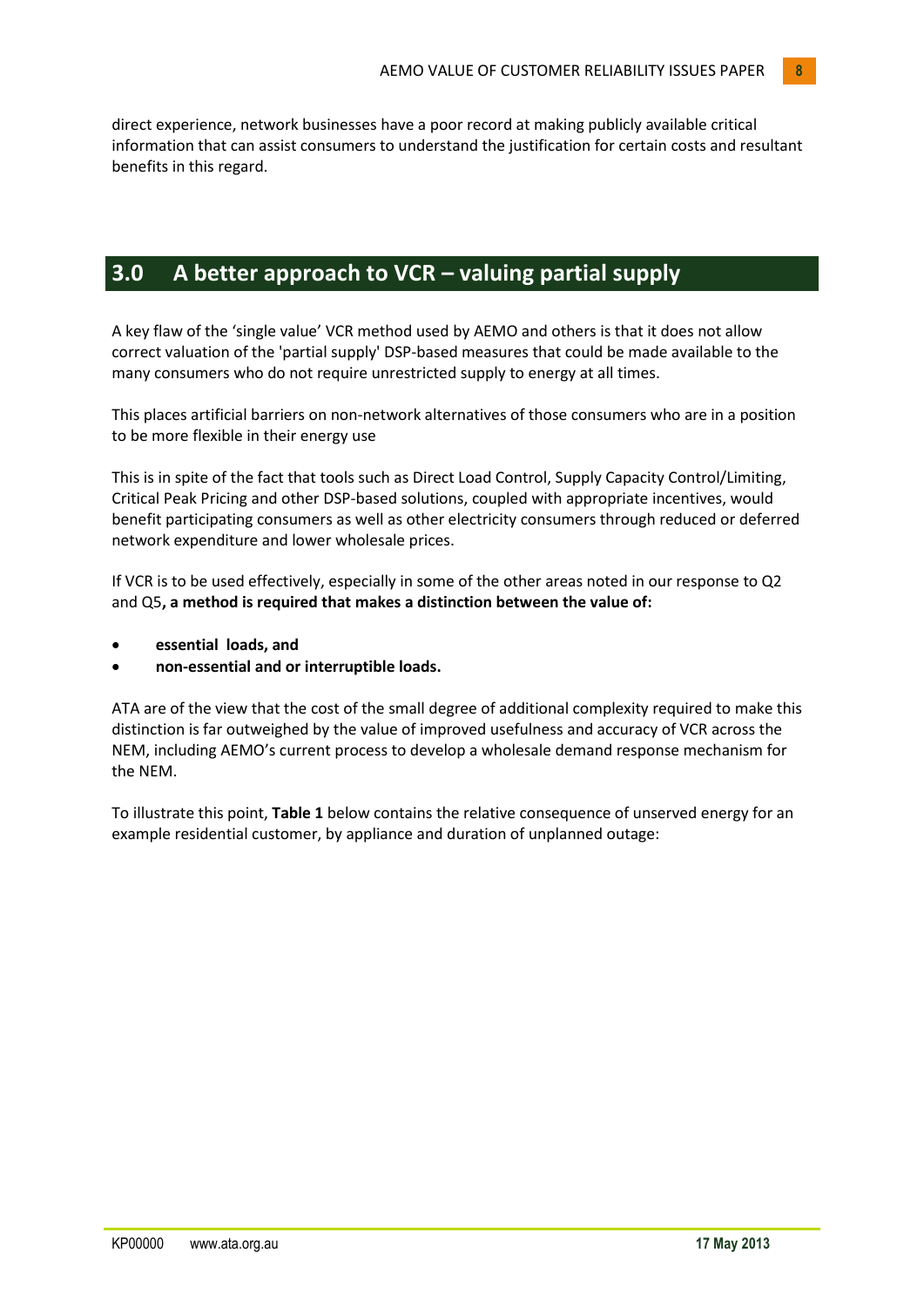**Table 1: Consequence of outage for one residential customer, by appliance type and outage duration**

| <b>Residential Appliance</b>          | <b>Relative Impact of Unplanned Outage Lasting:</b> |                |                   |                   |
|---------------------------------------|-----------------------------------------------------|----------------|-------------------|-------------------|
| <b>In Use During Unplanned Outage</b> | <b>Seconds</b>                                      | <b>Minutes</b> | <b>Hours</b>      | <b>Days</b>       |
| Refrigerator/freezer                  | Low<br>(if infrequent)                              | Low            | High              | High              |
| Lighting                              | Low<br>(if infrequent)                              | <b>Medium</b>  | <b>Medium</b>     | High              |
| Electric stove / oven                 | Low                                                 | <b>Medium</b>  | High              | High              |
| Clocks, digital equipment             | High                                                | Low            | Low               | High              |
| Clothes dryer                         | Low                                                 | Low            | <b>Medium</b>     | Medium            |
| Air-conditioner                       | Low<br>(if infrequent)                              | Low            | Medium to<br>High | High              |
| <b>Space heating</b>                  | Low                                                 | Low            | Medium to<br>High | <b>High</b>       |
| <b>Dishwasher</b>                     | <b>Medium</b>                                       | Low            | <b>Medium</b>     | Medium            |
| Washing machine                       | Medium                                              | Low            | Medium            | <b>High</b>       |
| Television, entertainment unit        | Low                                                 | Low            | Low               | Medium            |
| Desktop computer (without UPS)        | High                                                | Low            | Low to<br>Medium  | Medium to<br>High |
| Water heating (electric storage)      | Low                                                 | Low            | Medium            | High              |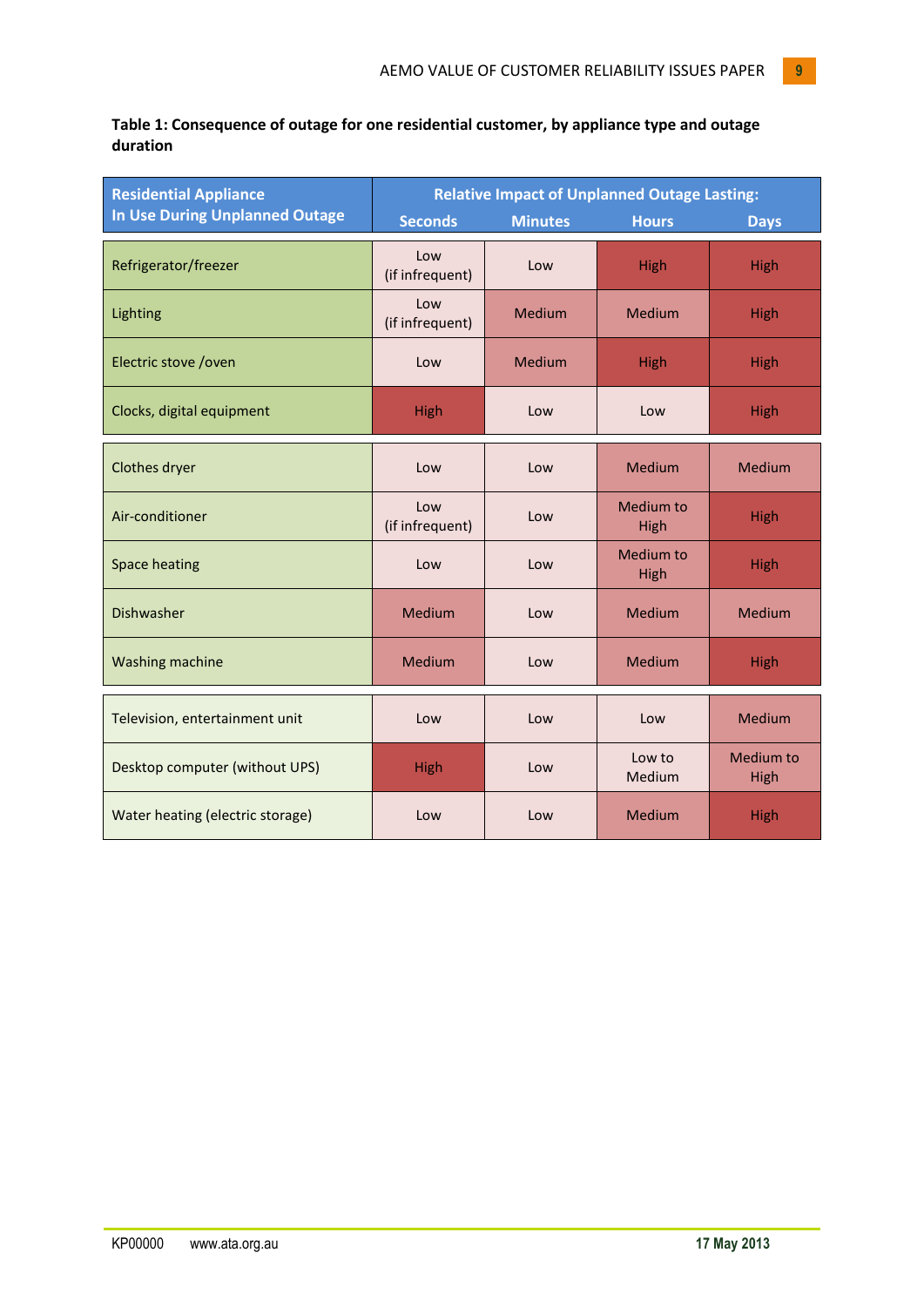| <b>Residential Load Type</b>                                                                     | <b>Proportion of</b><br><b>Total Energy Use<sup>4</sup></b> | Indicative value of unserved<br>energy per appliance type <sup>5</sup> |
|--------------------------------------------------------------------------------------------------|-------------------------------------------------------------|------------------------------------------------------------------------|
| Essential, non-interruptible<br>e.g. Lights, refrigerator, clocks, desktop PC                    | $30\% (+/-5\%)$                                             | $$50,000 - $750,000/MWh$<br>(mostly in middle of range)                |
| <b>Essential, partly-interruptible</b><br>e.g. Washing machine, space heating/cooling,<br>laptop | $25\%$ (+/-5%)                                              | $$200 - $700,000/MWh$                                                  |
| Non-essential and/or fully interruptible<br>e.g. TV/entertainment, water heating, pool<br>pump   | $45\%$ (+/-10%)                                             | $$0 - $250,000/MWh$<br>(mostly lower end of range)                     |

**Table 2: Breakdown of essential and non-essential loads, and range of values of unserved energy, across residential customer classes** 

While the first table is indicative of the preferences of a single 'typical' consumer (individual consumer preferences can vary widely) these tables illustrate that:

- a. Approximately half of a typical residential consumers' average load ('Non-essential *and/or* fully interruptible') could be interrupted for hours at a time a number of times each year without significantly impacting t his consumer's use of essential appliances;
- b. The actual value of unserved energy for this portion of the load is much lower than the average residential VCR, such that were they given the choice, many consumers would opt out of incurring the expense of the transmission VCR for supply to those appliances;
- c. Most of the actual average transmission VCR value is attributable to essential, noninterruptible appliances that use only approximately one third of a customer's energy supply;
- d. Direct load control, supply capacity control/limiting, critical peak pricing and other DSP-based solutions, along with appropriate incentives, would benefit participants as well as other electricity consumers through reduced or deferred network expenditure, however these measures are hardly to value with a single VCR measure;
- e. Given the range of variables, factors and assumptions required to estimate how consumers value energy, a single average energy-based VCR for a whole consumer class is virtually meaningless at a distribution level.

#### In this regard, **ATA recommend that AEMO use a methodology for determining VCR provides for the correct valuation of 'partial supply' DSP-based measures.**

For example, this might be in the form of a series of two values for supply capacity scenarios (e.g. 0% supply representing total loss of supply, and 50% supply representing loss of non-essential and/or flexible loads), across each sector of consumers (e.g. urban, regional, and remote).

**.** 

<sup>&</sup>lt;sup>4</sup> Example proportions based on http://www.trade.nsw.gov.au/data/assets/pdf file/0011/368561/factsheet6[reducing-energy-costs.pdf](http://www.trade.nsw.gov.au/data/assets/pdf_file/0011/368561/factsheet6-reducing-energy-costs.pdf) an[d http://www.yourhome.gov.au/technical/fs61.html](http://www.yourhome.gov.au/technical/fs61.html)

<sup>&</sup>lt;sup>5</sup> Based on indicative values calculated by ATA for a number of hypothetical scenarios, considering the cost of maintaining local supply during an outage, the consequential cost impact of an unavoided loss and supply, and/or willingness to pay, for outages of less than 24 hrs. Assumptions and modelling available on request.